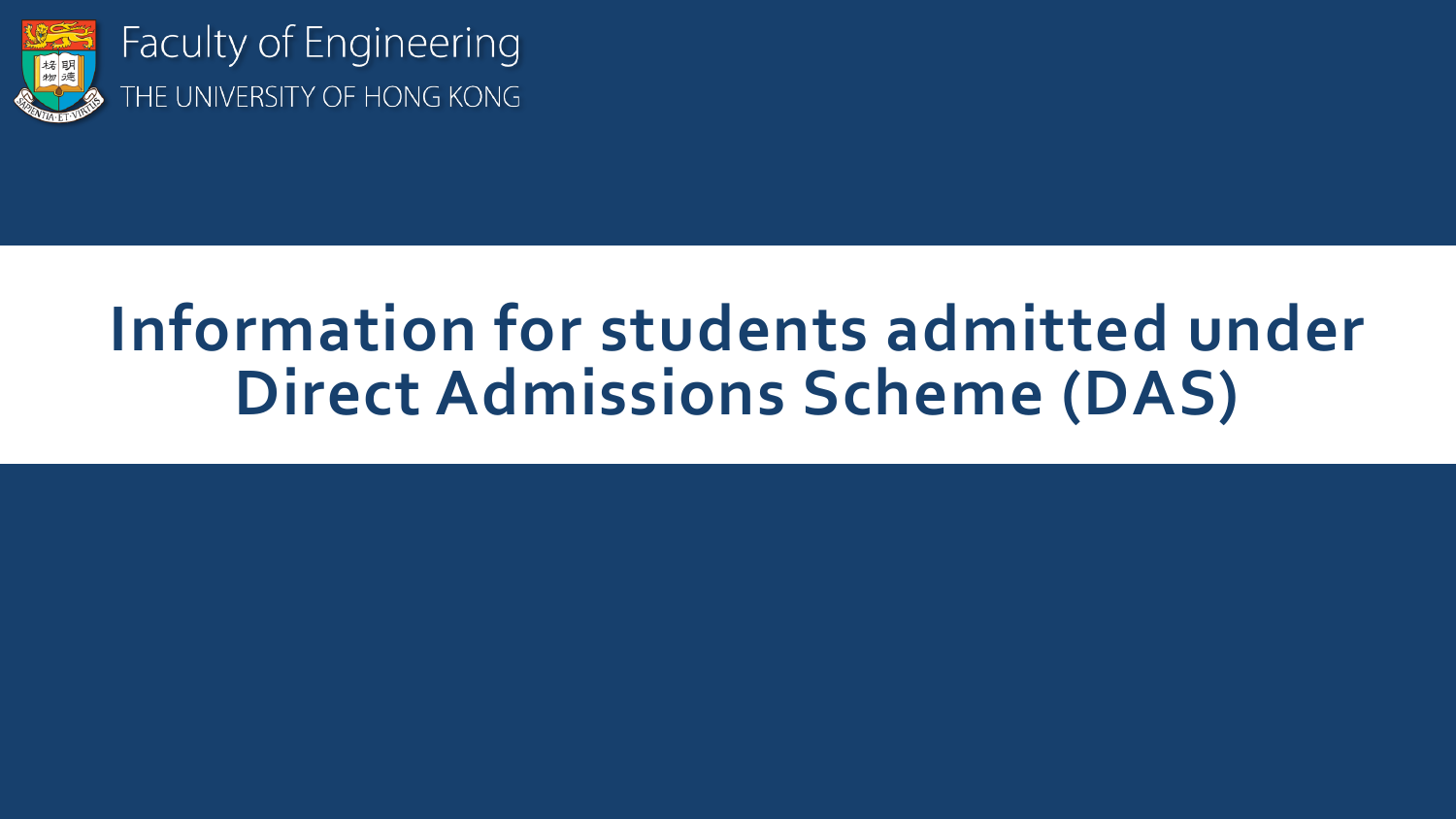### **Curriculum Structure**

|                                                                                                                | <b>No. of Credits</b>                 |
|----------------------------------------------------------------------------------------------------------------|---------------------------------------|
| <b>University Requirements:</b><br>- Languages (Chinese and English)<br>- Common Core Courses                  | 18<br>36                              |
| <b>Engineering Core Courses:</b>                                                                               | 42                                    |
| <b>Disciplinary Requirements:</b><br>Core, electives, capstone experience,<br>internship, engineering training | $120 - 132$<br>[102 for BEng(CompSc)] |
| Other/free electives                                                                                           | $12 - 24$<br>[42 for BEng(CompSc)]    |
| Total                                                                                                          | 240                                   |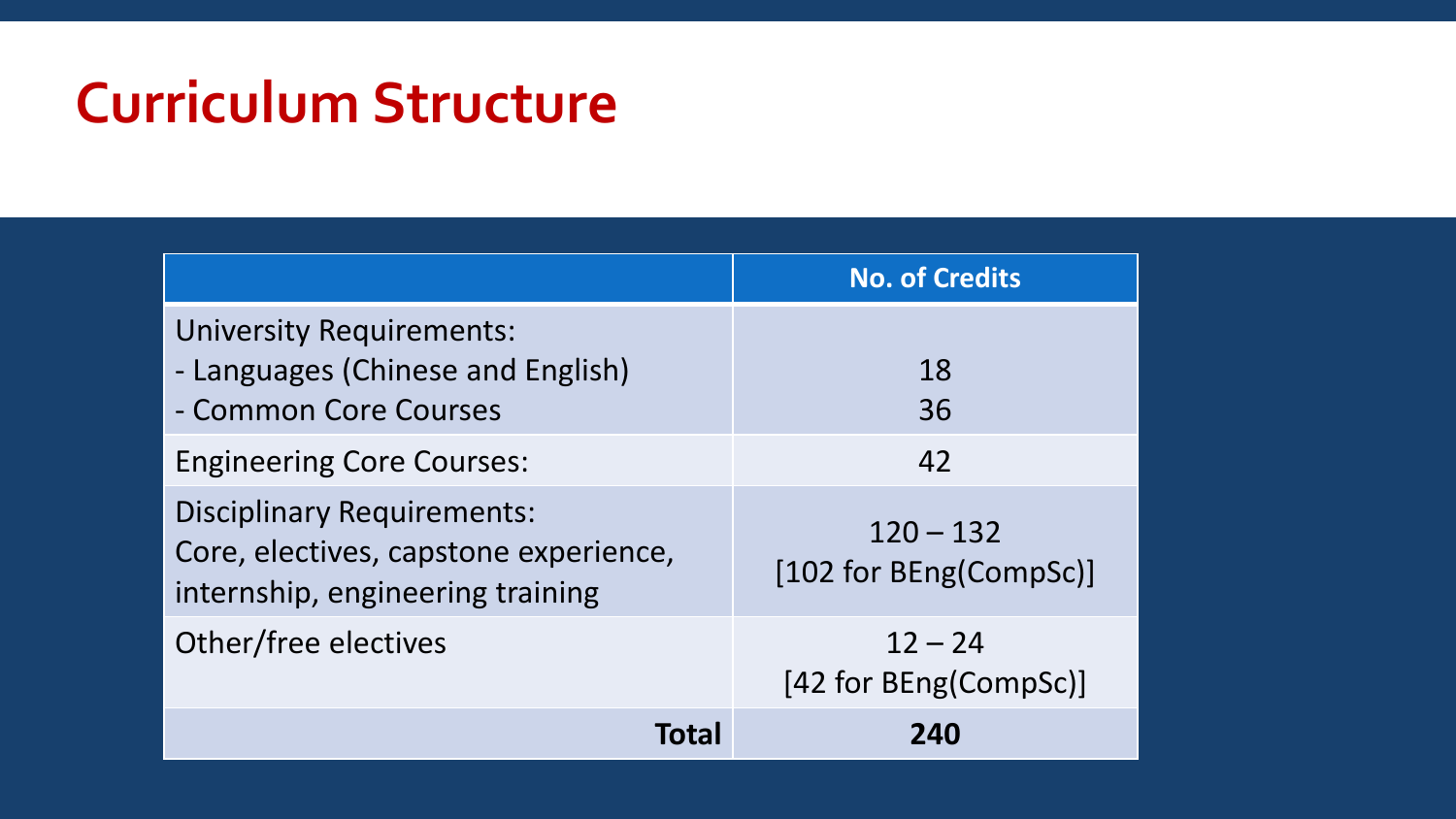#### **Common Core Courses**

- University Requirement: 6 CC Courses
- 4 Areas of Inquiry (AoIs)

| Science,<br>Arts &<br>Technology,<br><b>Humanities</b><br>and Big Data | Global Issues | China: Culture,<br>State and<br>Society |
|------------------------------------------------------------------------|---------------|-----------------------------------------|
|------------------------------------------------------------------------|---------------|-----------------------------------------|

- At least one and not more than two courses from each AoI
- Not more than 24 credits of courses being selected within one academic year (except where students are required to make up for failed credits)
- Enroll CC Courses during the course selection period in August (on first-come-first-served basis)

For details, please visit <https://commoncore.hku.hk/>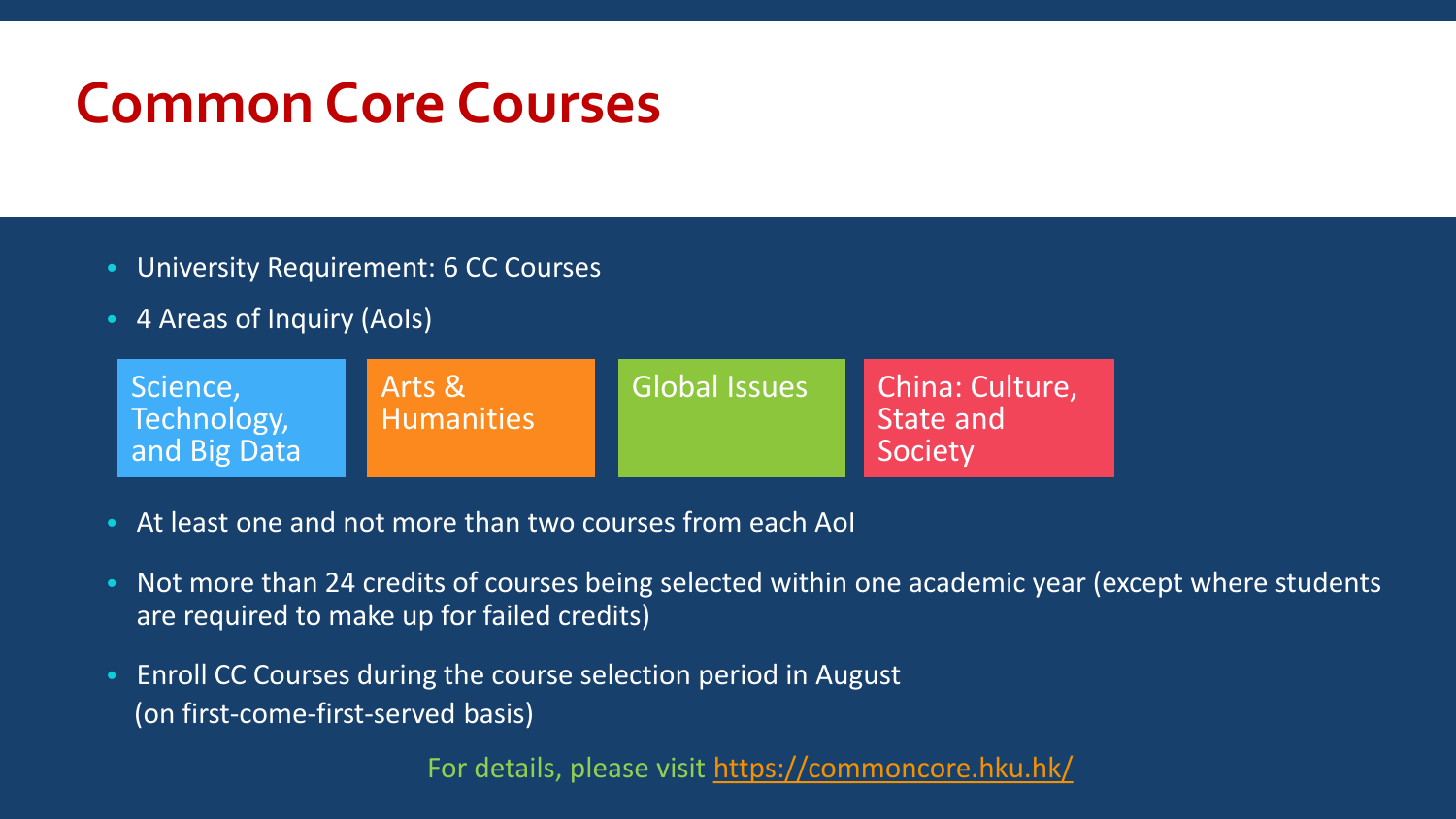#### **Course Enrollment**

Complete course selection procedure and enroll courses for the academic year of 2021-22 via the Student Information System (SIS) during the following enrollment period:

|                          | <b>From</b>       | To                      | <b>Suspension Period</b> |
|--------------------------|-------------------|-------------------------|--------------------------|
| <b>Course Enrollment</b> | August 4, 2021    | August 10, 2021         | <b>August 5, 2021</b>    |
| Period                   | 12:00nn           | 4:00 <sub>pm</sub>      | $9:00am - 2:29pm$        |
| <b>First Semester</b>    | September 1, 2021 | September 15, 2021      | September 2, 2021        |
| Add/Drop period          | $2:00p$ m         | 4:00 <sub>pm</sub>      | $12:00nn - 4:59pm$       |
| <b>Second Semester</b>   | January 17, 2022  | <b>January 31, 2022</b> | <b>January 18, 2022</b>  |
| Add/Drop period          | $2:00p$ m         | 1:00 <sub>pm</sub>      | $12:00nn - 4:59pm$       |
| <b>Summer Semester</b>   | June 14, 2022     | June 21, 2022           | June 15, 2022            |
| Add/Drop period          | 10:00am           | 4:00 <sub>pm</sub>      | $12:00nn - 4:59pm$       |